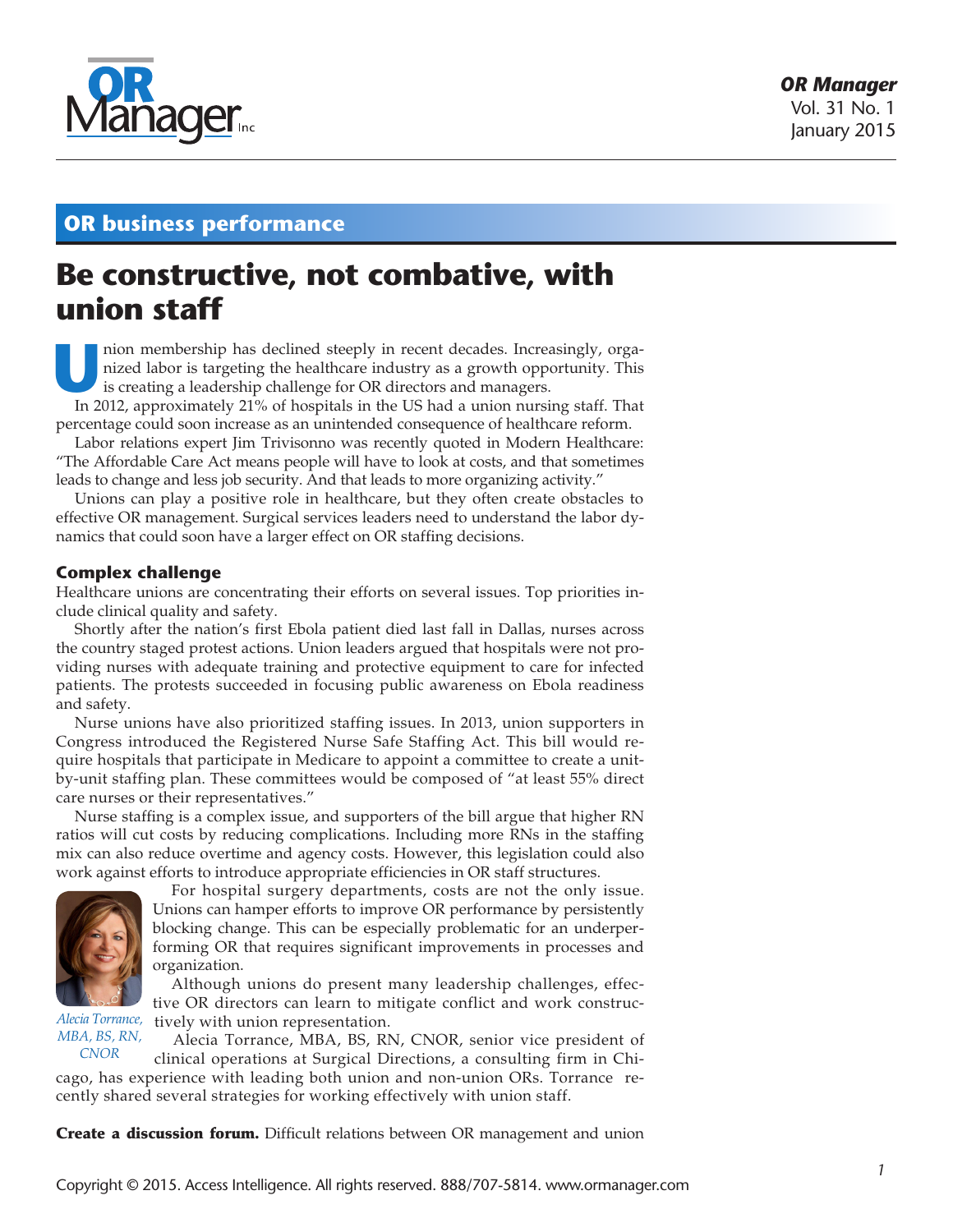

staff can be exacerbated by poor communication. The solution is to establish a forum for discussing union concerns.

Torrance recommends monthly meetings between OR leadership and labor representatives.

"A regular nursing council meeting provides the opportunity to go over any issues the union wants to bring forward, typically clinical practice issues, policies and procedures, and pay issues," Torrance says. "The agenda should be established collaboratively by the union and management, and it's critical that it be a defined agenda that is set ahead of time."

Monthly meetings are not a cure-all, but they do provide an organized setting for hearing union concerns and explaining management decisions. Union nursing councils can be a natural fit in Magnet hospitals, which emphasize nurse participation in shared decision making.

A council system also provides an added benefit for OR managers. "As a director, when a staff member comes to me with a complaint, I can say, 'Go to your representative on the council and have them put it on the next agenda,'" Torrance notes. Groundless complaints often go no further.

Be ready to make your case. It is always important to make sure staff understand the rationale for new policies or procedures. But when staff are unionized, poorly explained changes can result in big headaches.

Torrance worked recently at a high-volume urban surgery department with a union staff. One of her goals was to improve efficiency by converting sequential work steps into parallel processes. The union pushed back. "They believed that parallel processing would increase infections because it sped up the traffic in and out of the OR," she says.

OR leadership responded by doing research and bringing in experts to provide independent assurance.

"We provided the data, explained what was happening, and even got the hospital's infection control director to come to a council meeting to talk about why parallel processes do not increase risk," Torrance says. Keeping good minutes at council meetings proved to be important because challenges continued to arise even after an agreement had been reached on process reform.

**Compromise effectively.** When working with unions, clear victories can be rare. The key to success is to make effective compromises.

"Say you are trying to improve start time accuracy," Torrance says. "Part of that is streamlining workflows during the 30 minutes before the first case of the day." But nurses who are accustomed to inefficient processes will often feel rushed by streamlining efforts. If the nurses are represented by a union, resistance to change could be strong.

"One possible compromise is to move nurses' arrival time from 7 am to 6:45 am, giving them an extra 15 minutes on prep," Torrance says. Because nurses will also leave earlier at the end of their shift, the department will be "losing" 15 minutes per staff member per day. However, given the importance of first case on-time starts to overall department efficiency, the trade-off is worth it.

Work hours can become a major issue. At the urban hospital noted above, Torrance worked with OR leaders to develop nursing specialty teams. The goal was to provide surgeons with a higher level of clinical support. The problem was that specialty teams would require changes to the shift structure.

"A lot of the nurses worked 12-hour shifts," Torrance says. "If some of the nurses switched to 8- or 10-hour shifts, we could implement specialty teams with the same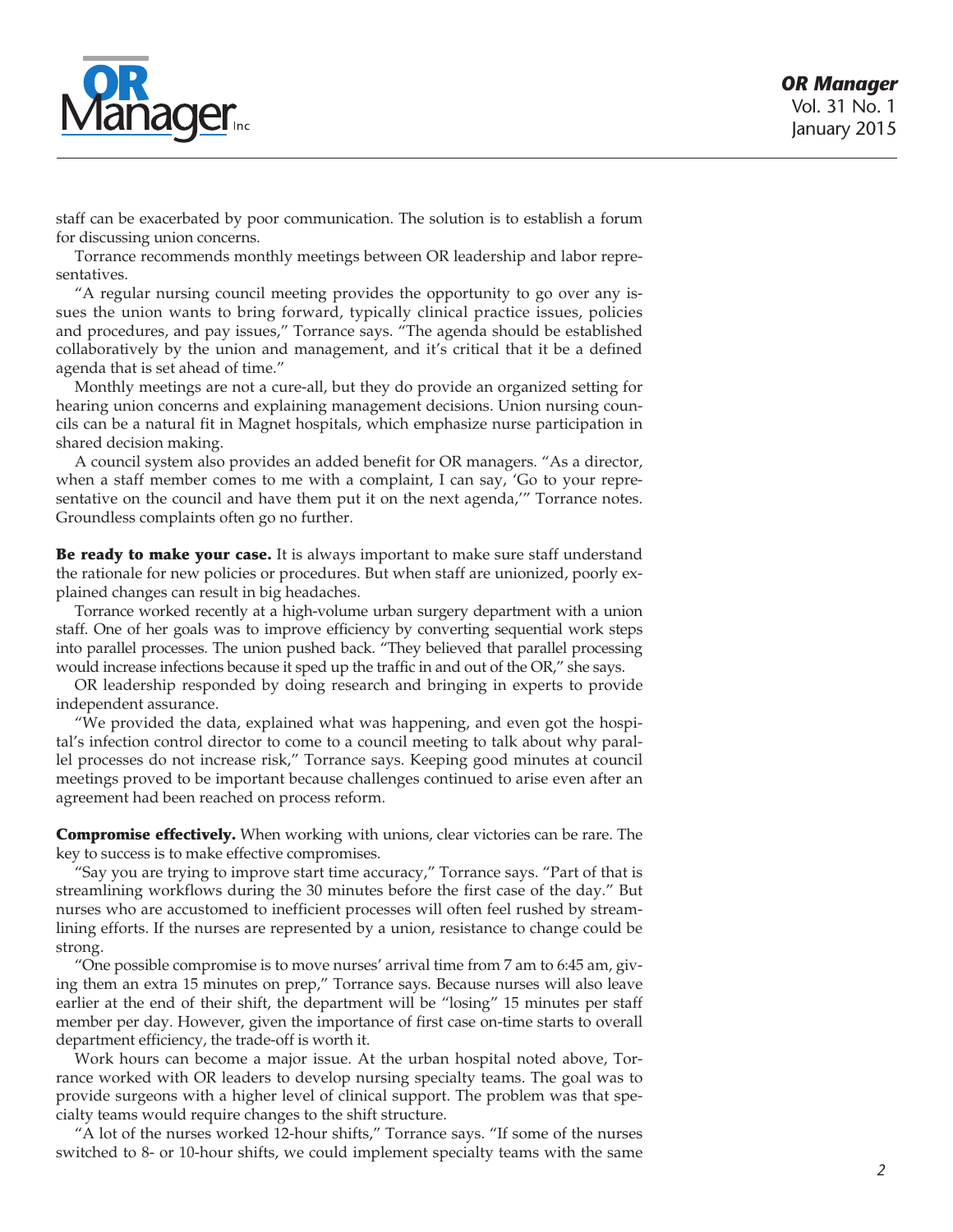

headcount. Otherwise, we would need to hire additional staff."

The union opposed this change and brought in a professional mediator. "It was a time-intensive process, but we did end up with a resolution," Torrance says. Several volunteer staff members were assigned to more than one specialty team. This provided the flexibility to staff the teams without increasing full-time positions.

"It wasn't an ideal solution, but it was functional," Torrance says. "It achieved agreement between the hospital, the union, and surgeons, and it allowed us to move forward with an important service enhancement."

Do not give up on corrective action. Union presence can make it harder to take corrective action with underperforming staff. Don't throw in the towel, though. Verbal and written warnings are often critical to making staff take OR policies seriously.

"Any time you are delivering any kind of verbal warning, a union representative has to be in the room," Torrance says. "In my experience, union reps can become very combative, to the point where they take over the conversation for the employee." If an OR director is unprepared to manage these encounters, staff may conclude they cannot be held accountable for problems like chronic tardiness.

Two strategies are important. First, make sure you carefully document the employee behavior that is leading to the disciplinary action. Second, involve hospital human resources personnel in corrective action meetings.

"Good HR people are trained to handle these encounters, and they can be extremely helpful in making the discussion more balanced," Torrance says. If a case does go to the grievance process, having clear documentation and HR backup is critical.

Know when to draw the line. Although compromise is essential, OR leaders should be aware of the point where union demands become unreasonable.

At the high-volume surgery department referred to earlier, the union demanded 1 hour of paid time off per pay period—so nurses could go to the bank and deposit their paychecks. This "employee benefit" is not known in any industry or profession. The request was rejected outright.

"The lesson is that you shouldn't be afraid to say no to requests that don't have a lot of merit," Torrance says.

## **Proactive effort**

Workers are less likely to unionize when they feel they are valued and their needs are addressed. OR directors should cultivate a staff-focused leadership style.

"One of the keys is being approachable," Torrance says. "OR directors should make themselves available by rounding regularly and interacting with staff." Transparency is also important. "Effective leaders are upfront about their goals for the OR, and they are committed to sharing data about department performance."

Nurses should be involved in decision making. "OR directors and managers should also advocate for their staff and help their nurses develop professionally," Torrance says.

Making sure compensation is in line with community standards is critical. But for many OR nurses, predictability is just as important as pay. Creating an efficient, high-utilization schedule that enables a predictable shift structure will help staff balance work with other responsibilities.

#### **New Year's resolution**

Staff-focused leadership is important in any OR, unionized or not. "As the organized labor trend unfolds this year, surgical services leaders should place renewed empha-